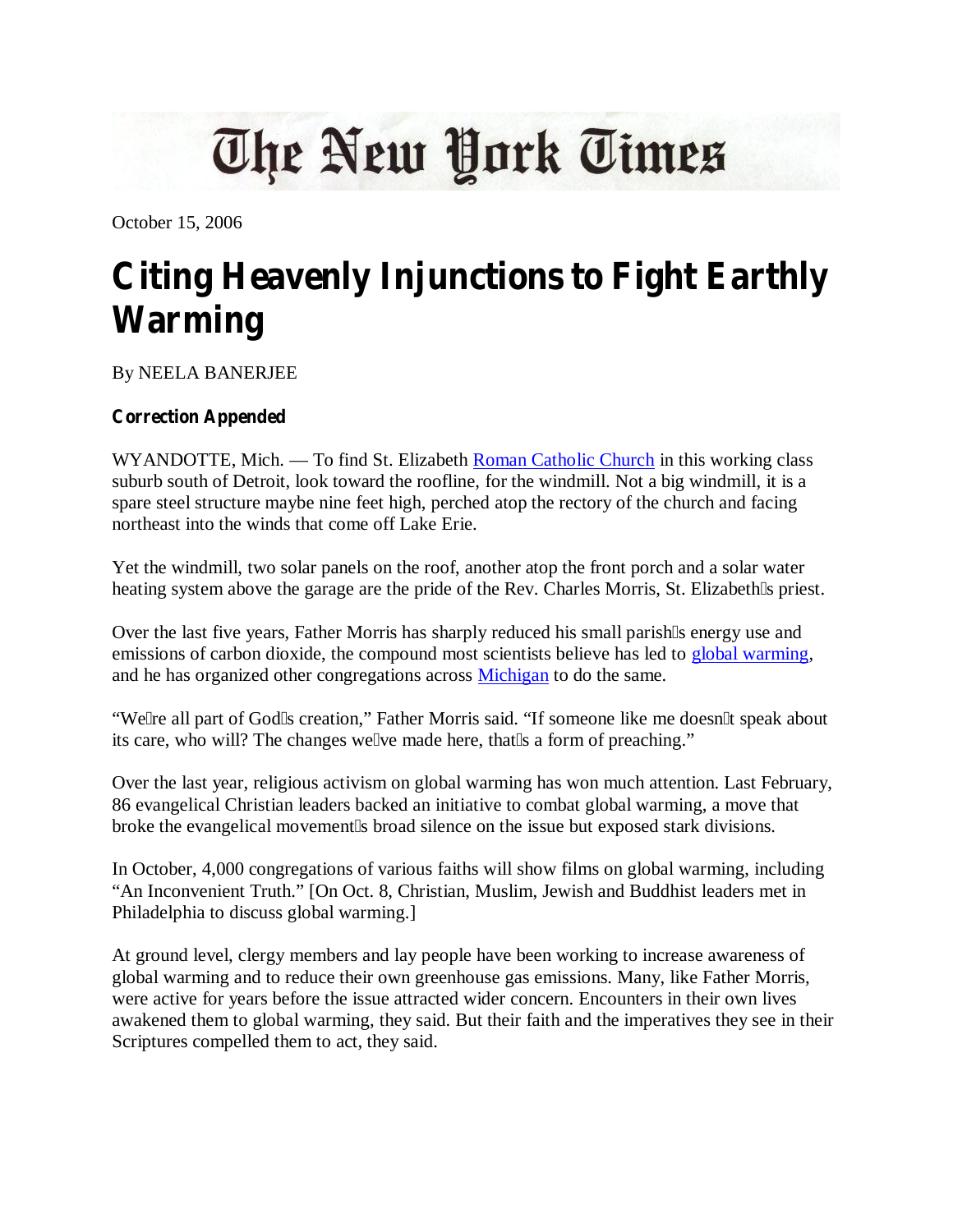"If you do w orship the C reator, you take care of his creation," said G reg W ickersham, a high school teacher and a member of the environmental ministry at Intown Community Church in Atlanta, which is affiliated with the theologically conservative Presbyterian Church in America.

"If we are m ade in his im age, we should m irror his im age in our dom inion over the Earth,"  $M$  r. W ickersham said. "H e is creative and su staining, not destructive."

Father Morris is the executive director of the 124-member Michigan Interfaith Power and Light, the state affiliate of Interfaith Power and Light, the religious association that organized the screenings of the global warming films.

The M ichigan organization s representatives speak to local congregations about global w arm ing and w ays to counteract it. They arrange for "energy audits," so people can learn how to reduce consumption without sacrificing comfort. Changes include replacing regular light bulbs with long-life fluorescent ones and more ambitious projects like installing solar panels.

In 2005 and the first three quarters of 2006 combined, energy-saving efforts by the group  $\bar{s}$ members have prevented the release into the atmosphere of 14,130 tons of carbon dioxide, according to Enerficiency, an energy consulting firm. Investments in new technology are pro jected to save the group s congregations nearly \$2 m illion "over the life of the new products," Enerficiency said.

St. Elizabeth itself has reduced its peak energy demand by 60 percent over the last five years and has reduced its annual energy bills by \$20,000, Father Morris said.

Father M orris s interest in the environment w as nurtured as he roam ed farm land next to his child hood hom e in sou thern 0 hio, times, he said, when he had "an experience of the divine."

His readings and his degree in urban planning sharpened his awareness of global warming. And his faith buttresses his activism, he said. He notes that the [United States Conference](http://topics.nytimes.com/top/reference/timestopics/organizations/u/united_states_conference_of_catholic_bishops/index.html?inline=nyt-org) of Catholic [Bishops](http://topics.nytimes.com/top/reference/timestopics/organizations/u/united_states_conference_of_catholic_bishops/index.html?inline=nyt-org) has urged greater care of the environment. He cites Biblical passages, like Genesis 2:15, that call upon hum ans to care for  $G$  od s creation.

Father Morris has found allies in poor urban churches and well-to-do mosques and synagogues in the suburbs. Rabbi Daniel Nevins of Adat Shalom Synagogue in Farmington Hills, a northwest suburb of Detroit, draws inspiration from many of the Bible passages Father Morris cites. Rabbi Nevins focuses much of his efforts on bringing environmental concerns into some of the worship at Adat Shalom.

At Yom Kippur, as part of a ritual when Jews admit their sins before God, Rabbi Nevins added a passage he w rote about the "sin of destroying G od s creation." A s Jew s celebrate the Sukkot holiday and sleep in temporary structures meant to evoke those that Jews lived in during their 40 years in the desert, they are also meant to see the beauty of nature and the fragility of their own existence, Rabbi Nevins said.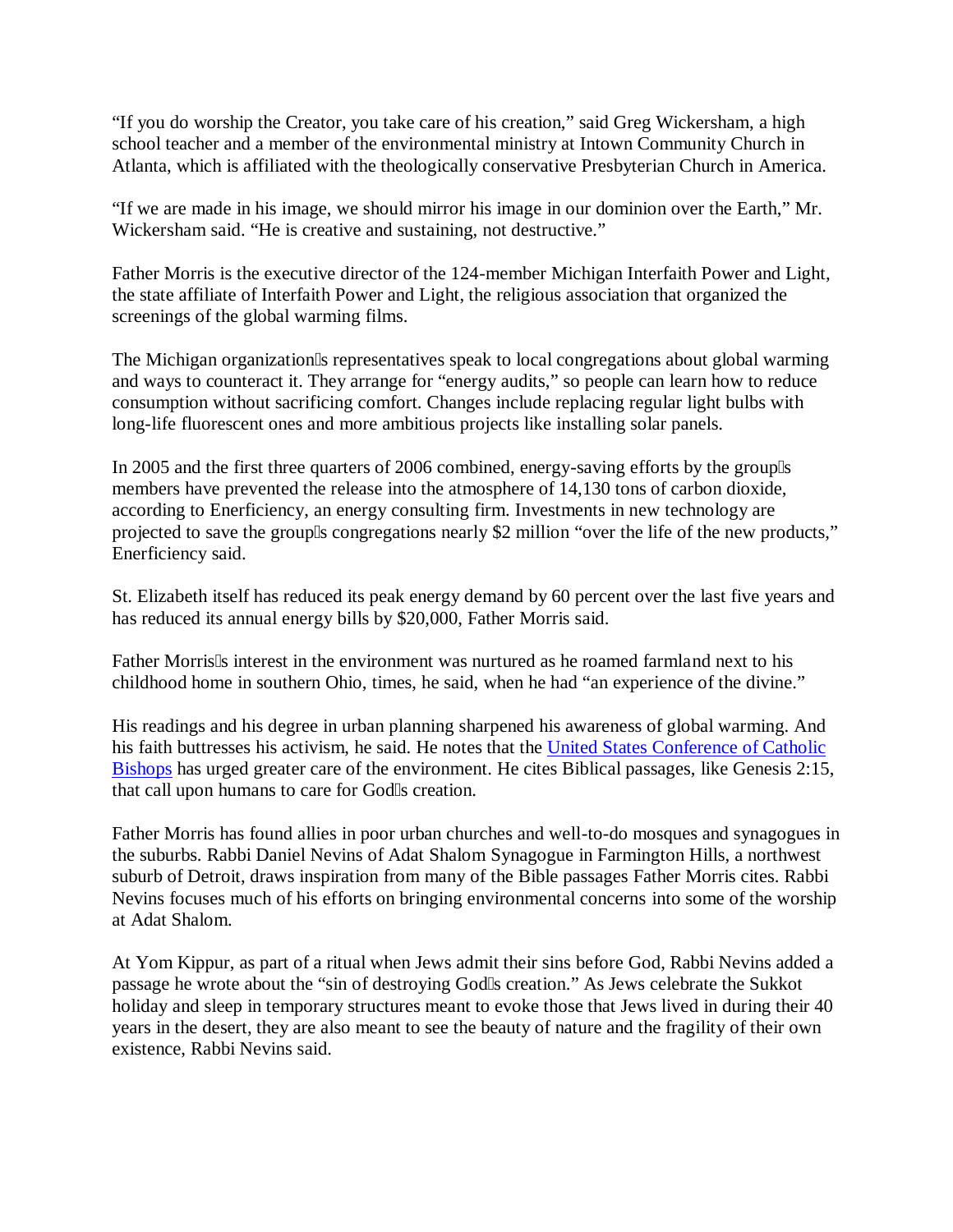Still, it is slow going, he said. The sprawling Conservative synagogue has replaced many of its windows and lights and instituted a large recycling program, but Rabbi Nevins wants to do more. "There s not an active resistance, but people give lip service to environm ental ideas and don t change their lifestyle," he said.

Many clergy members run into resistance stemming from theology, economics or politics. The Rev. Gerald Durley of Providence Missionary Baptist Church in Atlanta, a largely African-American congregation, said that parishioners often thought of global warming as a distant issue, while problems like crime or the spread of [AIDS](http://topics.nytimes.com/top/news/health/diseasesconditionsandhealthtopics/aids/index.html?inline=nyt-classifier) must be tackled now.

M r. D urley said he rem inded them that in the early 1980 s, m any blacks d ism issed A ID S as a remote issue, too, one that affected only gay white men.

Despite the February statement by prominent evangelicals about global warming, many in the pews remain unconvinced, often because they see it as an issue of the political left.

"When I give talks on environmental stew ardship at Christian colleges, I have students look me in the eye and ask, "Is g lobal w arm ing real? " said D ave Mahan, associate director of the Au Sable Institute of Environmental Studies, a Christian environmental education organization headquartered in G rand R ap ids, M ich. "I answ er that G od w ants us to lead a stew ard ly life whether or not there is global warming."

The Sisters, Servants of the Immaculate Heart of Mary, a Catholic religious order for women, used an opportunity to renovate their 73-year-old mother house in Monroe, Mich., to create a model of sustainable energy and water use.

The 376,000-square-foot building is heated and cooled by geothermal power, provided by some 240 w ells dug on the order s property. W ater from sinks and show ers, or "gray w ater," is fed into a natural filtration and treatment system in a series of ponds and then recycled for use in toilets. Some lawns have been given over to natural meadows to reduce watering and mowing. Insulation is made of recycled materials. The building now saves \$200,000 annually in energy costs.

Some neighbors find the shaggy meadows unsightly. The city had to be persuaded to allow the gray water scheme. But the order, the average age of whose members at the mother house is 86, is also asked regularly to advise other groups, religious and secular, on building energy efficient facilities.

"W e are recreating the monastery of old, where people come to learn how to live into the next century," said S ister Janet R yan, a m em ber of the order s leadership council. "O ur dream is that the mother house serves as something of an ecological lab. For a bunch of elderly women, we have a huge agenda."

## **Correction: Oct. 18, 2006**